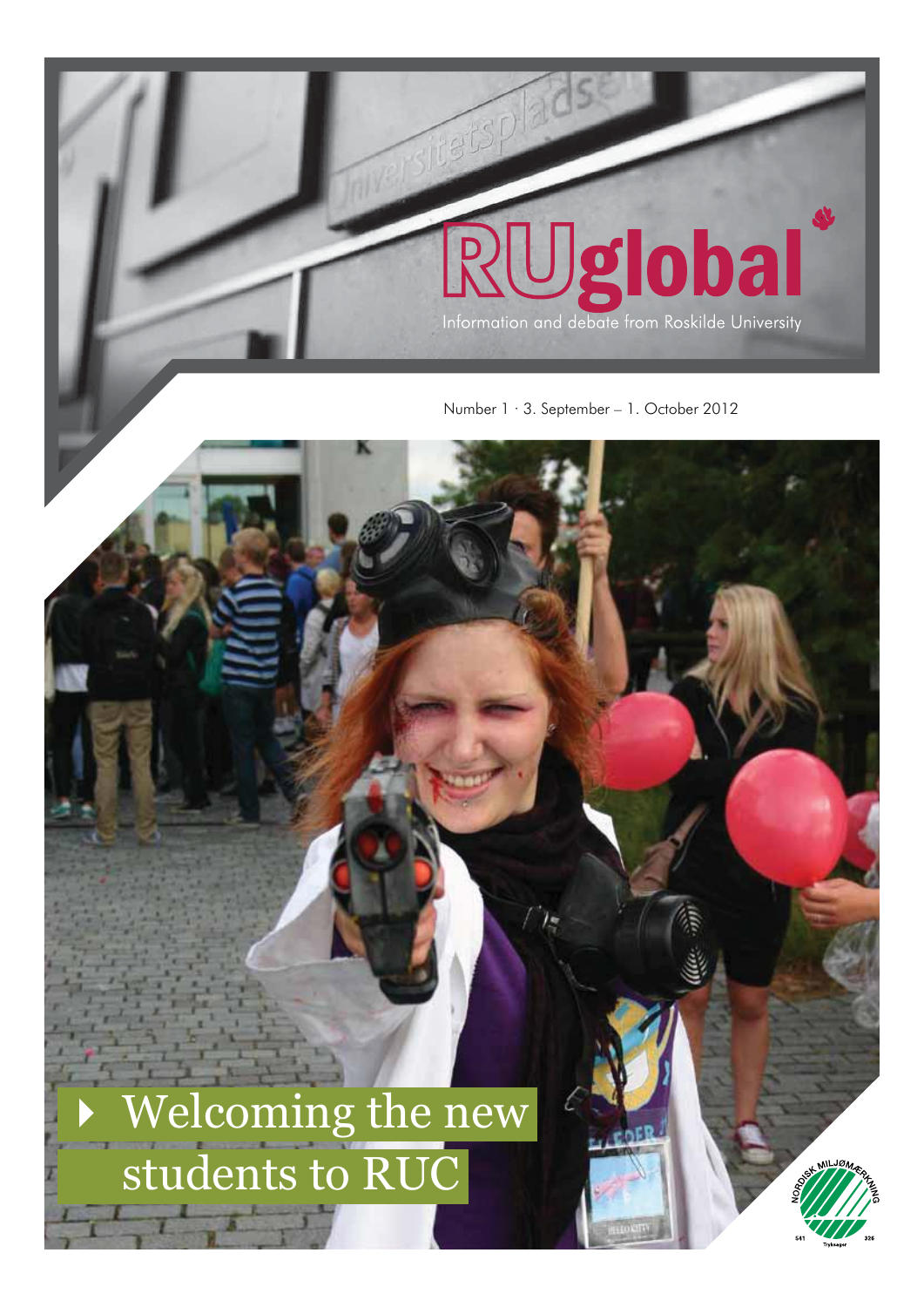## **Contents**

## UNIverse

- 18 AIESEC, connecting cultures
- 18 Welcoming the new students to RUC
- 17 THE NAKED TRUTH: The bridge....



## UNIverse  $\overline{A}$  ES

*Written by: Phoebe Demetry, International Social Science at RUC*

AIESEC is the world's largest student driven organization with more than 60,000 members worldwide. It is an organization that provides students from all over the world with the opportunity to develop themselves as leaders and go on internships anywhere in the world. Many people with an AIESEC experience, may it be as an intern, a member or a leader of a team, have referred to their time in AIESEC as a life changing experience, as it helps to open doors for any of its participants. According to Kofi Annan, who once had his own AIESEC experience "AIESEC is serving as an agent of positive change through education and cultural exchange."

Living diversity, acting sustainable and enjoying participation are only a few integral values of AIESEC. These values, along with others, make AI-ESEC a structured, yet fun, organisation to work in. Personally, I have had a multicultural upbringing, and culture has always been something I have appreciated. Learning and understanding different cultures has been a great interest of mine. This makes my time in AIESEC all the more enjoyable, as there are a number of individuals from many different backgrounds working there.

Furthermore, as a business student, AIESEC allows me to utilise what I study in a practical manner as a member of the organisation. It helps develop

### Publishing information

RUCnyt/RUglobal is Roskilde University's official magazine for information and debate about the organization of the university. RUglobal is open to all employees and students at Roskilde University to debate the educational and research organizations at the university, including questioning of common interest for research and education.

#### **Editorial staff:**

Hans Christian Nielsen (Responsible) Camilla Buchardt (Editor) Eva Lykke Jørgensen (Editor) Mikkel Wendelboe (Editor)

**Cover photo:** Michael Bech

#### **Layout, print and edition:**

PrinfoParitas Digital Service, 2300 copies

#### **Paper:**

Cover: 4CC 250g. Contents: Image Business 80g.

**Adress:** RUCnyt, Postboks 260, DK - 4000 Roskilde, Telephone 4674 2013 eller 4674 2612, e-mail: RUCnyt@ruc.dk, www.ruc.dk/ruc/RUCnyt Notifications: rucnyt-meddelelser@ruc.dk

**Opening hours:** RUCnyt/RUglobal does not have any regular office hours. To get in contact with the editorial staff please e-mail us or contact the information office, which is located in building 04.1.

**Articles:** need to be handed in by e-mail. Please enclose suggestions for illustrations. Discs and other material are normally not returned. The editorial staff is allowed to shorten articles and to reject articles which are not of common interest. Articles of more than 8000 characters (about 2 pages) can normally not be expected to be published un-shortened. There is no minimum length for an article to be published. Anonymous articles are not accepted.

#### **Upcoming deadlines:**

| Nr.                               | Articles | <b>Notices</b> | Publication date |
|-----------------------------------|----------|----------------|------------------|
| -2                                | 10/9     | 18/9           | 1/10             |
| -3                                | 8/10     | 16/10          | 29/10            |
| - at 12 noon on the assigned date |          |                |                  |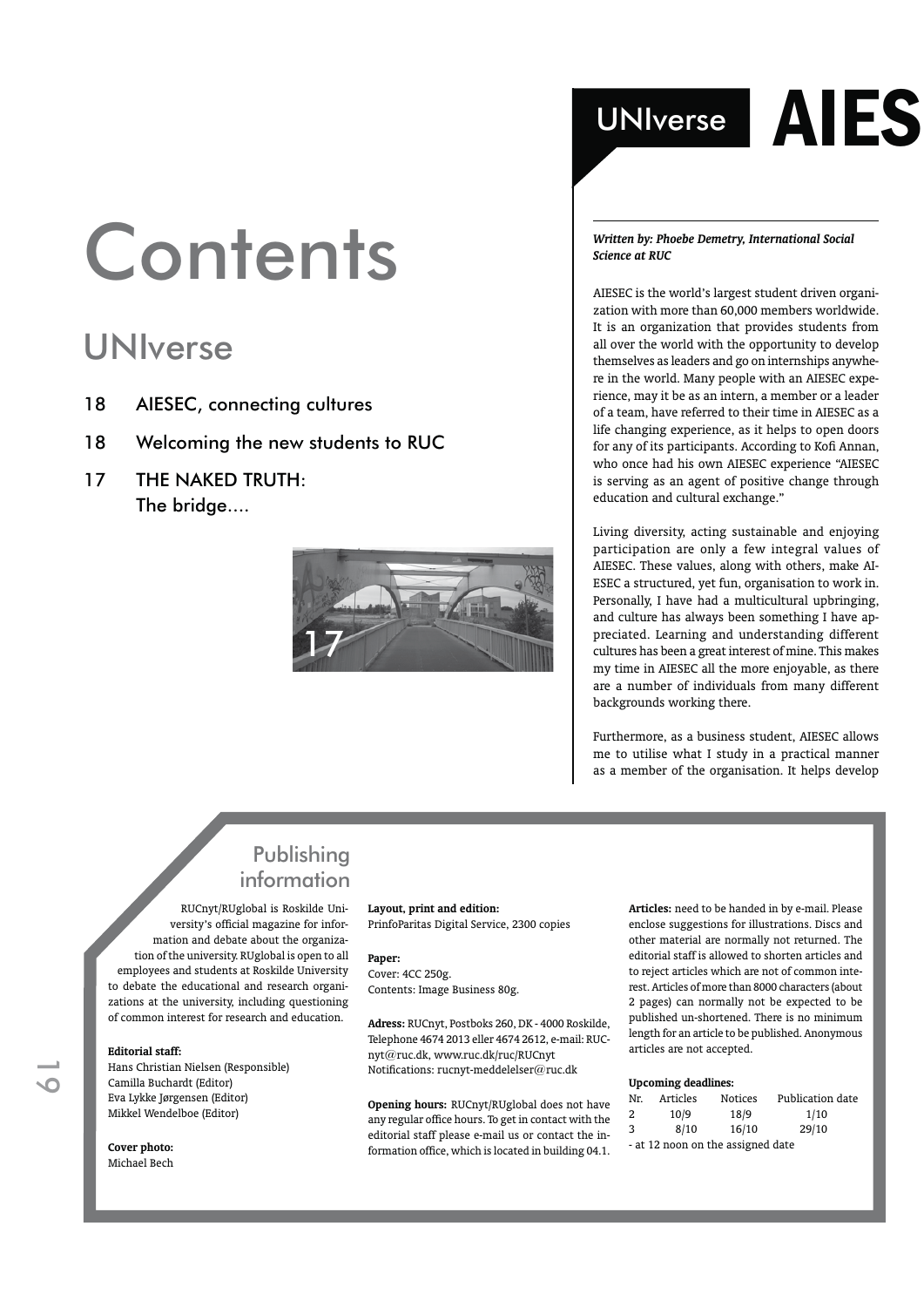# EC, connecting cultures

skills such as, leadership, ethics and accountability, and because of the structure of the organisation, students will receive a high level of service. What AIESEC does is to focus on talent exchange, meaning that AIESEC helps students find internships abroad, both professional and cultural based internships. As a social science student, there are numerous cultural programmes aboard which intrigue and motivate me to partake in one of them, which I plan on doing in the near future. AIESEC is also an amazing opportunity to expand your network, within Denmark and the 110 other countries where AIESEC is active. Every single week a conference is being held somewhere in the world, and as a member, you get to go to these conferences, to develop yourself and to network. Right now AIESEC UNIC is recruiting new members and the only criteria for membership in AIESEC are open mindedness and the willingness to learn, so if you are interested in learning more about AIESEC and the possibilities for membership, then go to Facebook and like our page "AIESEC UNIC Recruitment" on www.facebook.dk/unicrecruitment.



### UNIverse

# Welcoming the new students to RUC



### *By: Ib Poulsen, Rector*

I would like to warmly welcome you, the new, international students, to RUC. We have been looking forward

to welcoming you and to seeing a lot of new faces and experiencing renewed activity in the hallways, the canteen, at lectures and in the seminar rooms.

From a historical perspective, this year many students have chosen to apply for admission to a programme at RUC, and we are very pleased about that. As a university, we will endeavour to live up to your expectations of what a modern university should offer its students.

One of RUC's characteristics is its interdisciplinarity, which you will soon become acquainted and confident with. Today's society calls for problem solvers holding many different disciplinary and personal qualifications and experiences. At RUC, we work on an interdisciplinary and problem- oriented basis, and we believe that problems are seldom solved applying only one discipline; more disciplines are required. We take pride in our approach to education and research, which means acting swiftly, having the courage to apply experimentation and innovative thinking, and regularly making adjustments to reflect developments in society. So when claiming that our motto is: "In stillness death, in movement life", we are not joking.

Over the next semester, or maybe year, you are given the opportunity to acquire a vast amount of new knowledge at a university always in motion. You get a unique chance

to discover new interests, meet skilled committed lecturers and make new friendships, and we hope that this will help lay the foundation of an education, which you will benefit from during your studies and in your future lives.

We expect you to do your best as students, and if you believe that we could do certain things better, please let us know. A university without inquisitive, critical and demanding students is no university – it is a drowsy school; this not only applies to the actual study work, but also to the student social activities. I hope that you will help set the agenda at RUC. The university is yours – so use it, help develop it and nurture it. Welcome!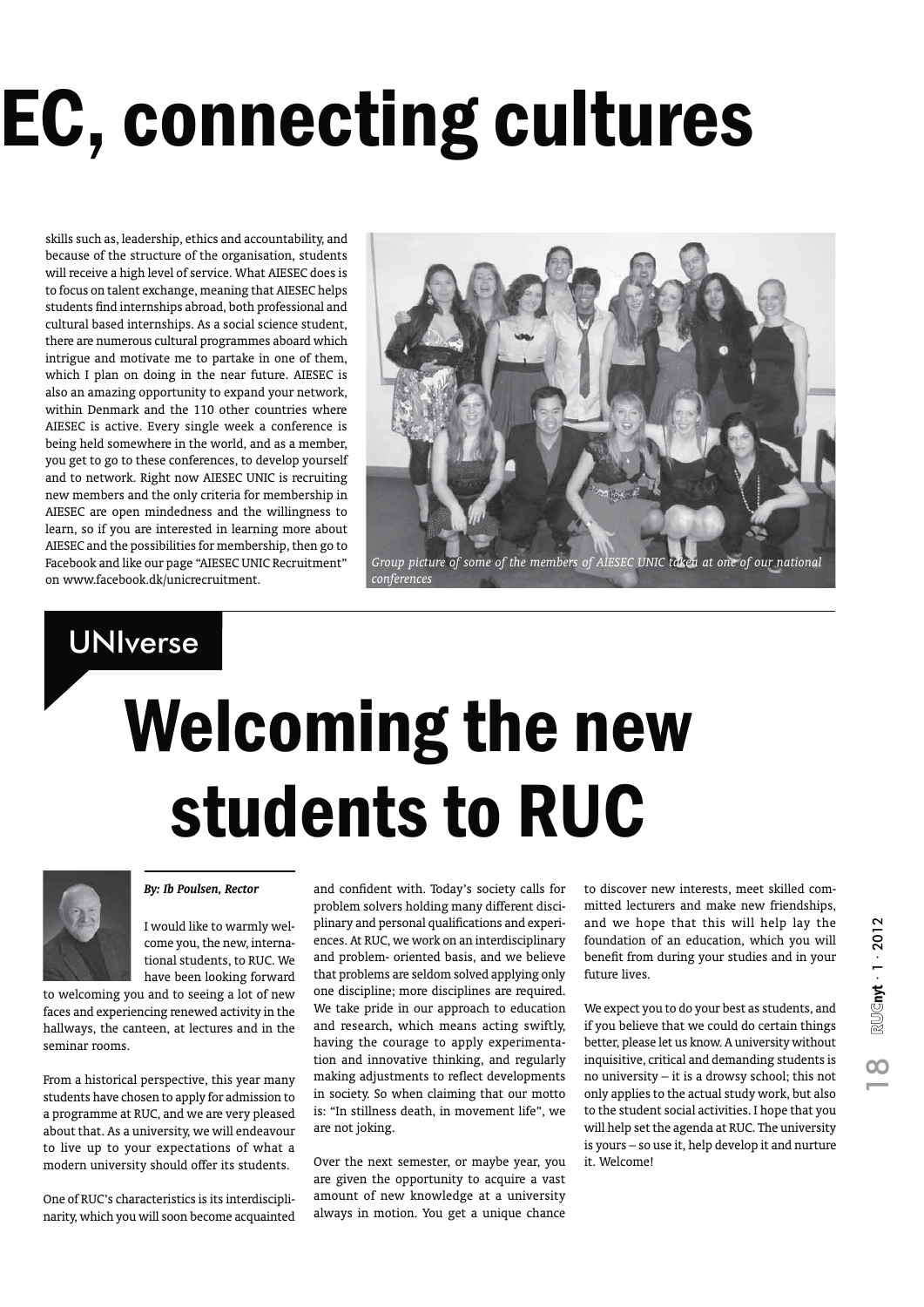## **UNIverse**

## The naked truth

What a wonderful world. Birds are singing, the sun is shining every week and the tree of life grows all the spiritual fruits you can wish for, if only you give it all a chance. Possibilities are endless, and if you are nosing about at RU – trailing through the entire area – you will find little elements, all part of the great mosaic.

But isn't it so that RUC also deserves to come under intense scrutiny? Don't you think that all the many little things going on at RUC should be looked at twice before being closely assessed? Well, indeed they should.

In another article in RUGlobal, this writer therefore speaks his mind and reviews everything on campus with a cheerful whistle and a twinkle in the eye. Everything deserves mentioning, which means that I will be blunt and to the point.



## The bridge.

Ah.., what a lovely scent oflate summer. The time of the year where the old university heart receives its well deserved dose of fresh blood nonchalantly pumped into the veins. Entire hordes of young new students make their way to campus, enlightened and excited in their search for education and wisdom (and the prospect of a small students' grant and lukewarm beer from Royal). Like travelling gnus, they nervously board the trains to take them from the capital city to the cradle offree thinking based at Trekroner. Over time, this is a place they will come to love to hate – and hate to love. Cheerful tutors are waiting at the station, ready to help their uncertain disciples onto the right path, and skilfully guided by home-made banners and other examples of less skilfully made woodwork, the crowds eventually meet with their like-minded souls. A delightful chaos for the watching eye. When the first student has dared jump, others follow with confidence. The feeling of suspense, the boastful songs and obscure colours to help convert chaos into order fill the air with feverish excitement. When eventually everyone is gathered, the tutor captain walks towards RUC with a train of new students following him. A walk full of excitement and expectations; impressions that will last until the first encounter with the dubious metal construction suspended over the road from the Trekroner Station towards the university. Review of a bridge? Naturally. The naked truth...



*Over where the road makes a turn, there lies a bridge supported by graffiti.* **a** lecturer, a librarian and also a summer gril-

#### *Text and photo: Mikkel Wendelboe, RUGlobal*

The construction is deathly pale, the graffiti is extensive and the steel girders resemble a piece of scenery for a bad horror film. Built to be torn down again. For a fraction of a moment, I imagine Godzilla smashing the planks below me into toothpicks, and immediately, a smile breaks out across the writer's face. Cars are passing rhythmically underneath the bridge, while a wide range of people are crossing it. Talking, laughing, crying, they are stumbling towards their own destinations, determined to meet their targets. A student,